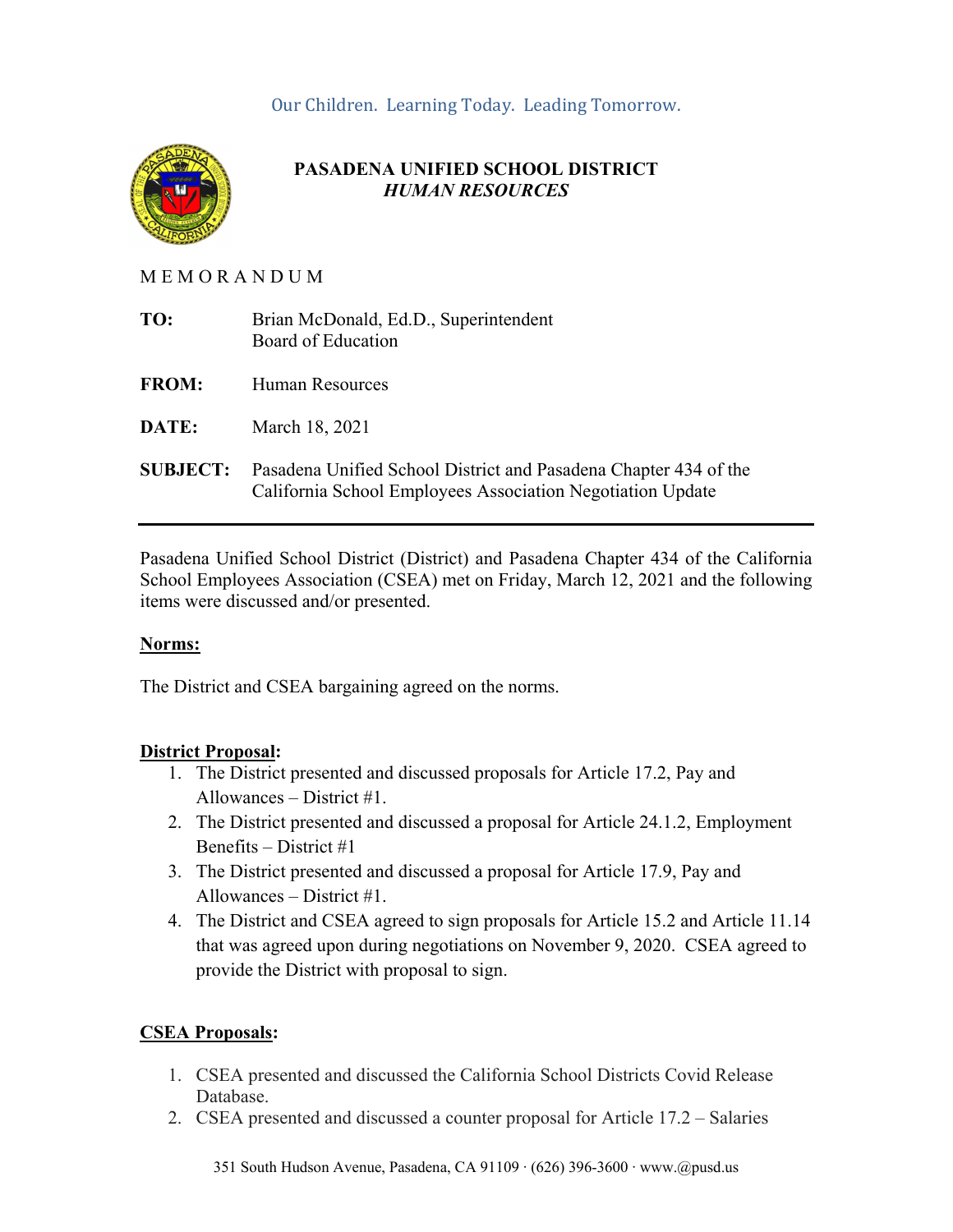- 3. CSEA presented and discussed a counter proposal for Article 17.9 Step Increments.
- 4. CSEA presented and discussed a counter proposal for Article 24.1.2 Employment Benefits.

## **Budget Presentation**:

Dr. Leslie Barnes presented the 2<sup>nd</sup> interim and discussed budget fluctuations, Senate Bill 117 (CARES Act), Emergency Relief (ESSER) funds and funding used for COVID-19 response and prepping students for distance learning and returning to campus.

### **Scheduled Negotiations:**

April 14, 2021 – 12:00 p.m. to 4:00 p.m.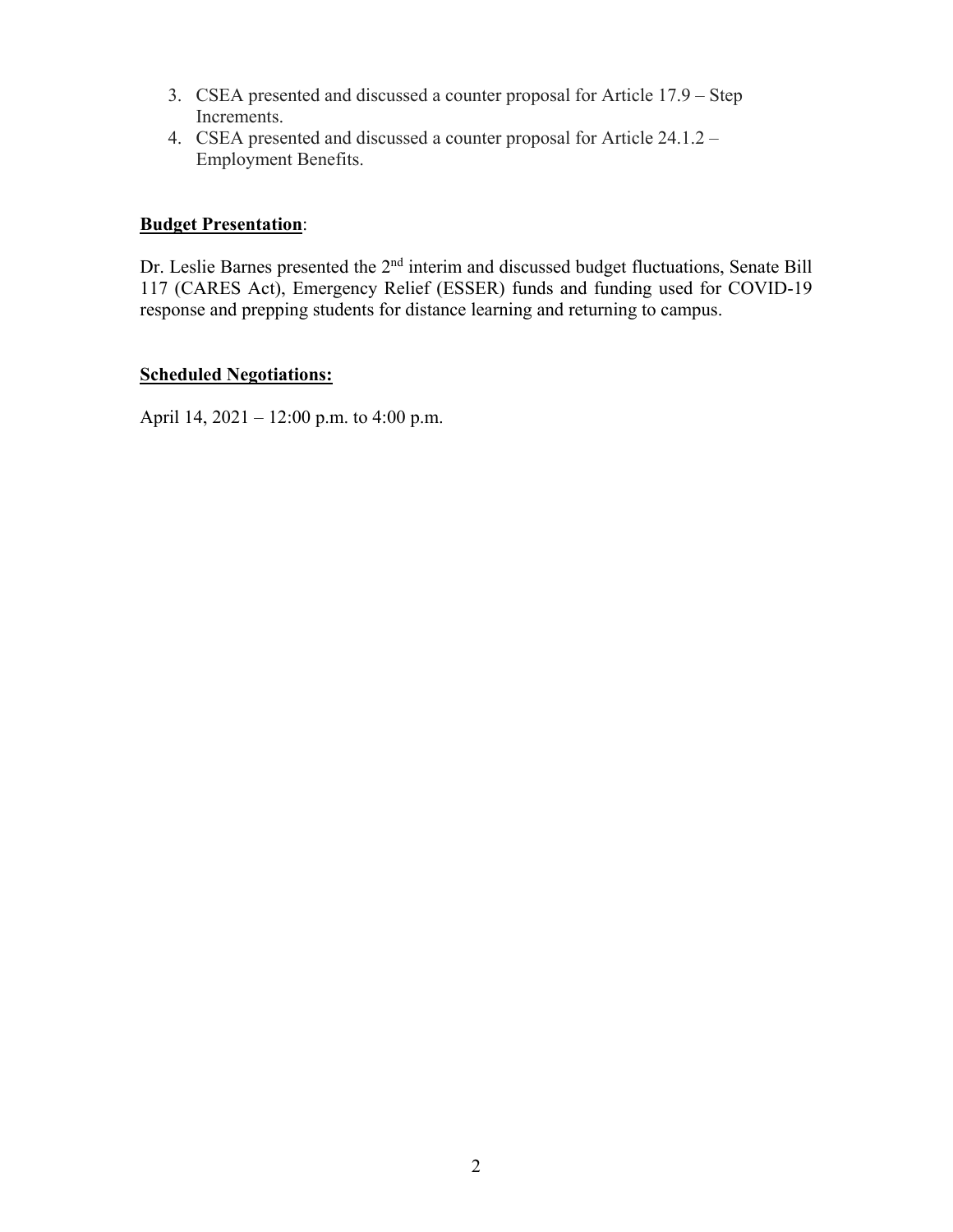# Pasadena Unified School District and California School Employees **Association (CSEA) and its Pasadena Chapter 434**

# **Negotiations Agenda**

# March 12, 2021

- 1. Review of Norms
- 2. Article 17.2, Pay and Allowances District #1-
- 3. Article 24.1.2, Employment Benefits District #1
- 4. Article 17.9, Pay and Allowances District #1
- 5. Article 15.2 Posting of Notice (changed may to shall)
- 6. Article 11.14 Bereavement Leave (included uncle/aunt 1 day leave)
- 7. Rumor and News
- 8. Schedule for future date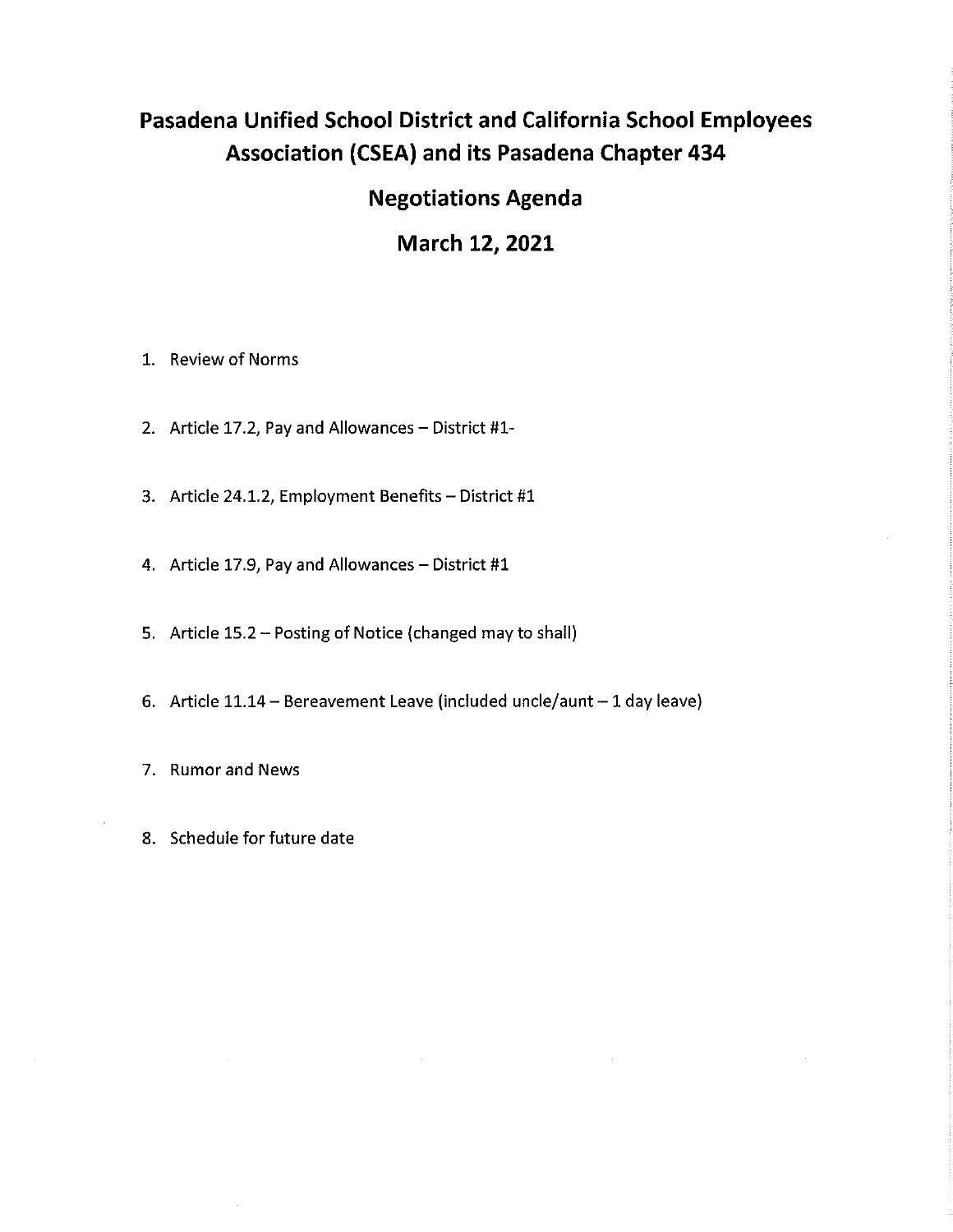PUSD Proposal #1

March 12, 2021

# PASADENA UNIFIED SCHOOL DISTRICT DISTRICT PROPOSAL **CSEA NEGOTIATIONS**

Article XVII - Pay and Allowances

#### 17.2 Salaries

Effective July 1 2020, the District shall provide a 1.00% off schedule payment for the 2020-2021 school year, tied to base salary to be paid by June 30, 2021 for unit members employed as of April 1, 2021.

Effective July 1, 2021, the District shall provide a 1.00% salary increase for the 2021-2022 school year.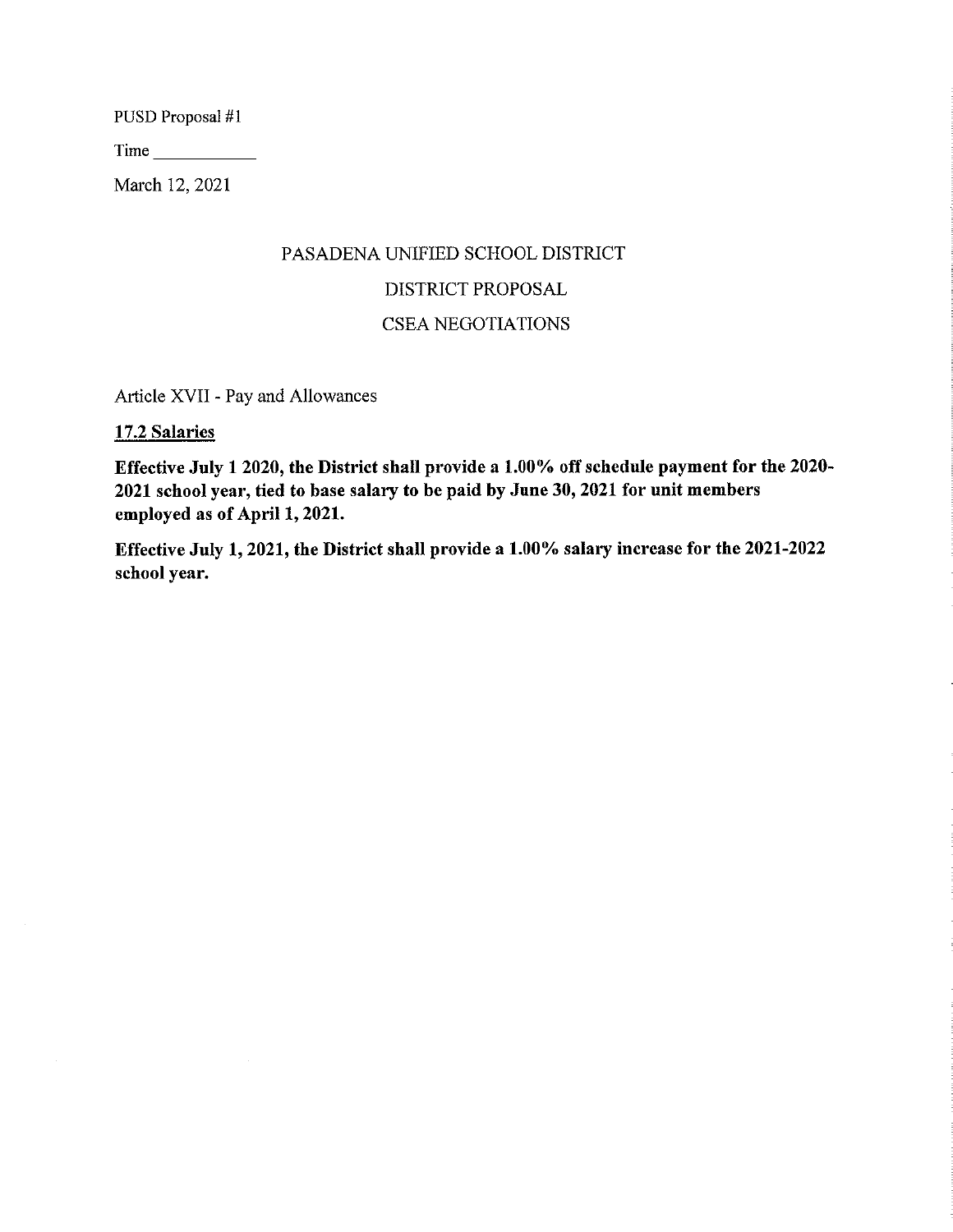PUSD Proposal #1

March 12, 2021

# PASADENA UNIFIED SCHOOL DISTRICT DISTRICT PROPOSAL **CSEA NEGOTIATIONS**

Article XXIV- Employment Benefits

24.1.2

The District shall pay the cost of any increases to Health and Welfare Benefits premiums for the period October 1, 2020, through September 30, 2021. For the following insurance year, October 1, 2021 through September 30, 2022 the District shall pay up to a 5% premium increase in the total District Health and Welfare Benefit cost for the unit members. Any cost in excess of 5% shall be incurred by unit members. Negotiations for health and welfare benefits for 2021-2022 insurance year shall commence prior to March 31, 2021.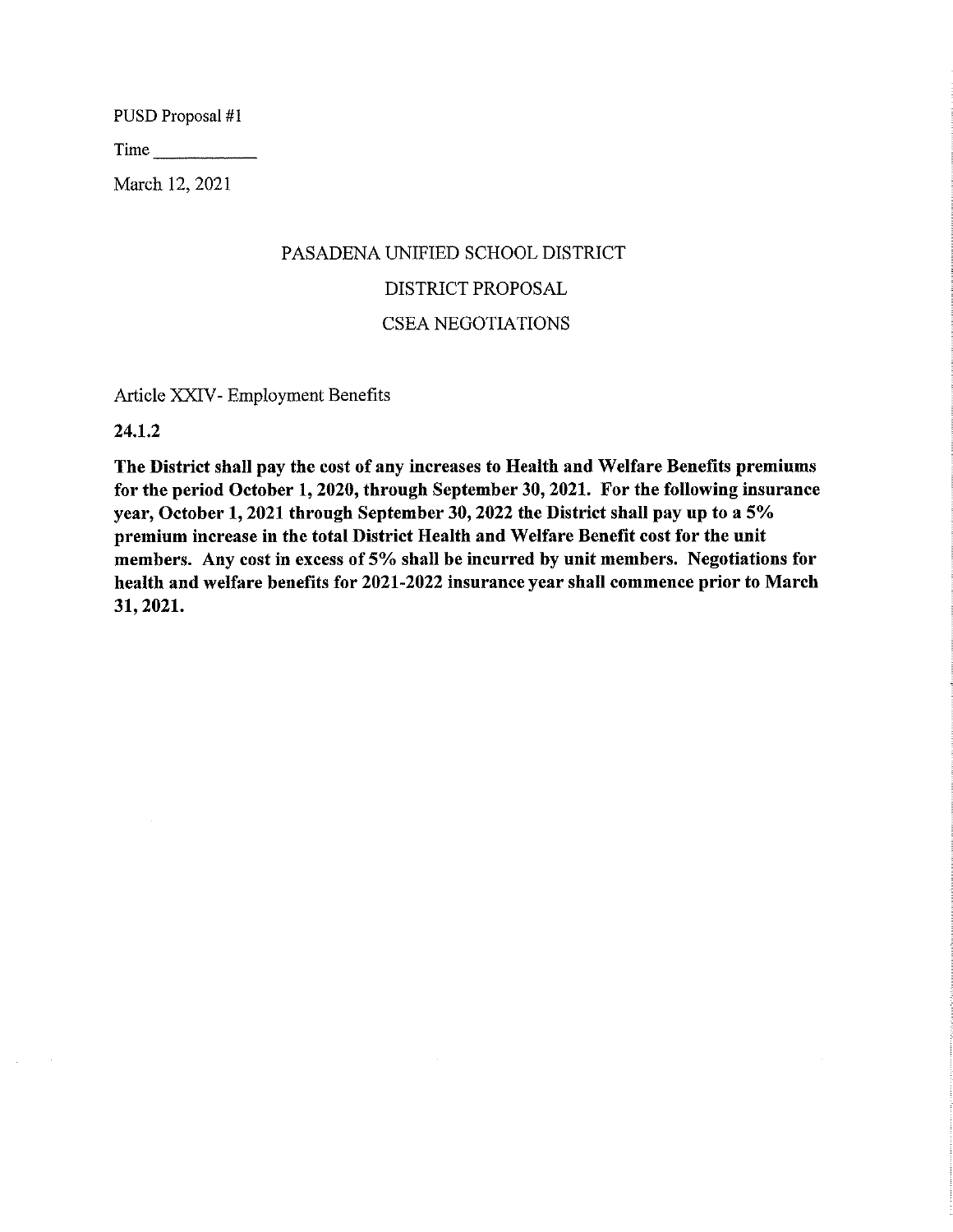PUSD Proposal #1

March 12, 2021

# PASADENA UNIFIED SCHOOL DISTRICT DISTRICT PROPOSAL CSEA NEGOTIATIONS

Article XVII - Pay and Allowances

17.9 Step Increments

 $\bar{\mathcal{A}}$ 

The language in the article will remain status quo.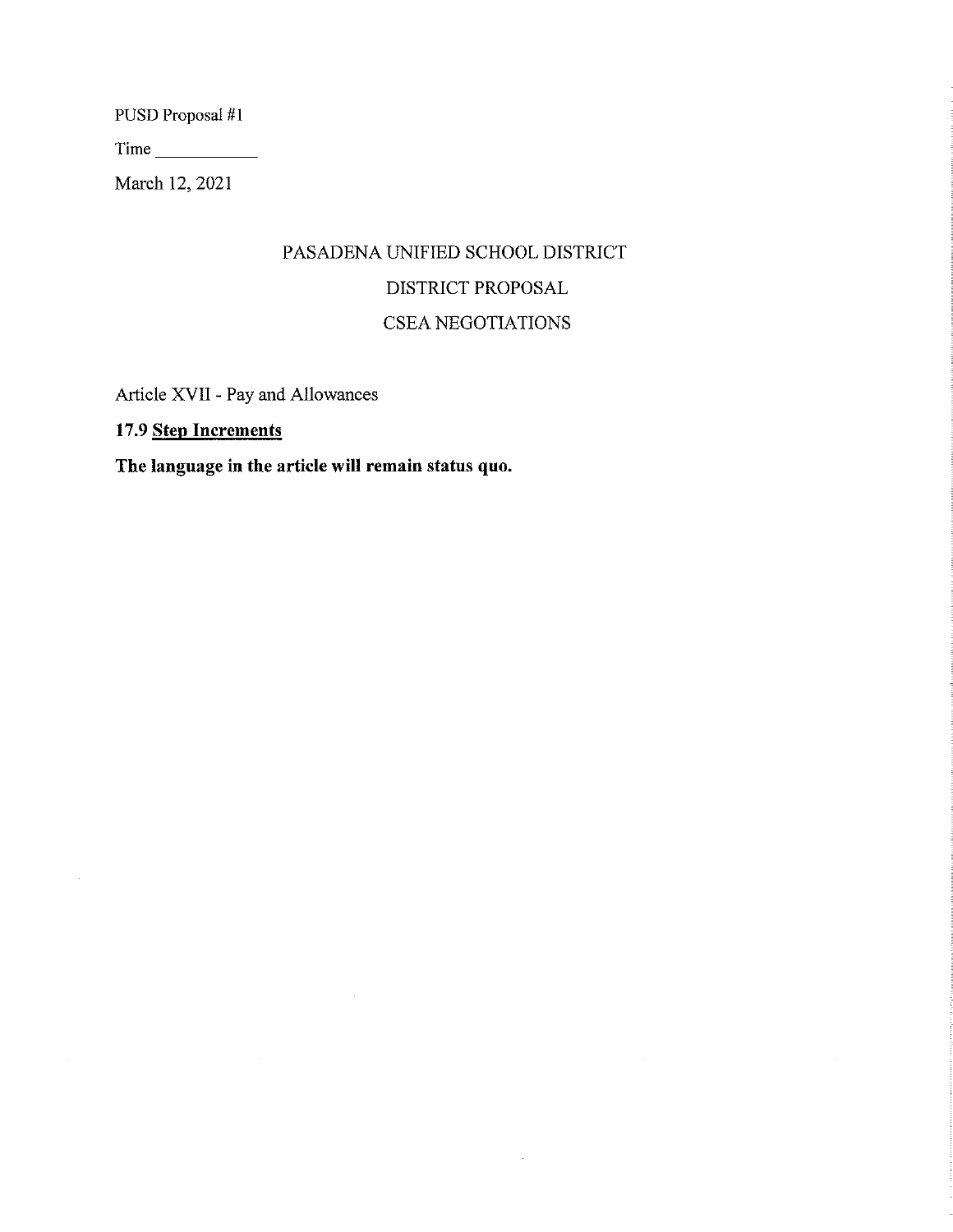## **California School Employees Association and its** Pasadena Chapter 434 (CSEA) Proposal #2

## **Negotiations 2020-21**

## $3/12/21$

 $Time:$ 

## **Article XVII - Pay and Allowances**

### 17.2 Salaries

### For school year, 2020-2021 the District shall increase all unit members classified salary schedules by 2% effective July 1, 2020.

In the event the District grants a salary increase for 2019-2020 2020-2021 to any other represented unit, the classified bargaining unit shall receive the same percentage increase as well as the same effective date. This clause shall not be affected by agreements arrived at prior to the effective date of this Agreement.

### For school year, 2021-2022 the District shall increase all unit members classified salary schedules by 3% effective July 1, 2021

In the event the District grants a salary increase for 2019-2020 2021-2022 to any other represented unit, the classified bargaining unit shall receive the same percentage increase as well as the same effective date. This clause shall not be affected by agreements arrived at prior to the effective date of this Agreement.

#### 17.9 Step Increments

## Effective July 1, 2020, each one of the seven salary steps will be positive increments of  $5\%$

## 17.15 COVID-19 Return to Work Compensation

Due to the nature of the COVID-19 pandemic and the risk of returning to work in person, all bargaining unit employees who are instructed to report in-person shall receive \$5 additional compensation per hour effective July 1, 2020.